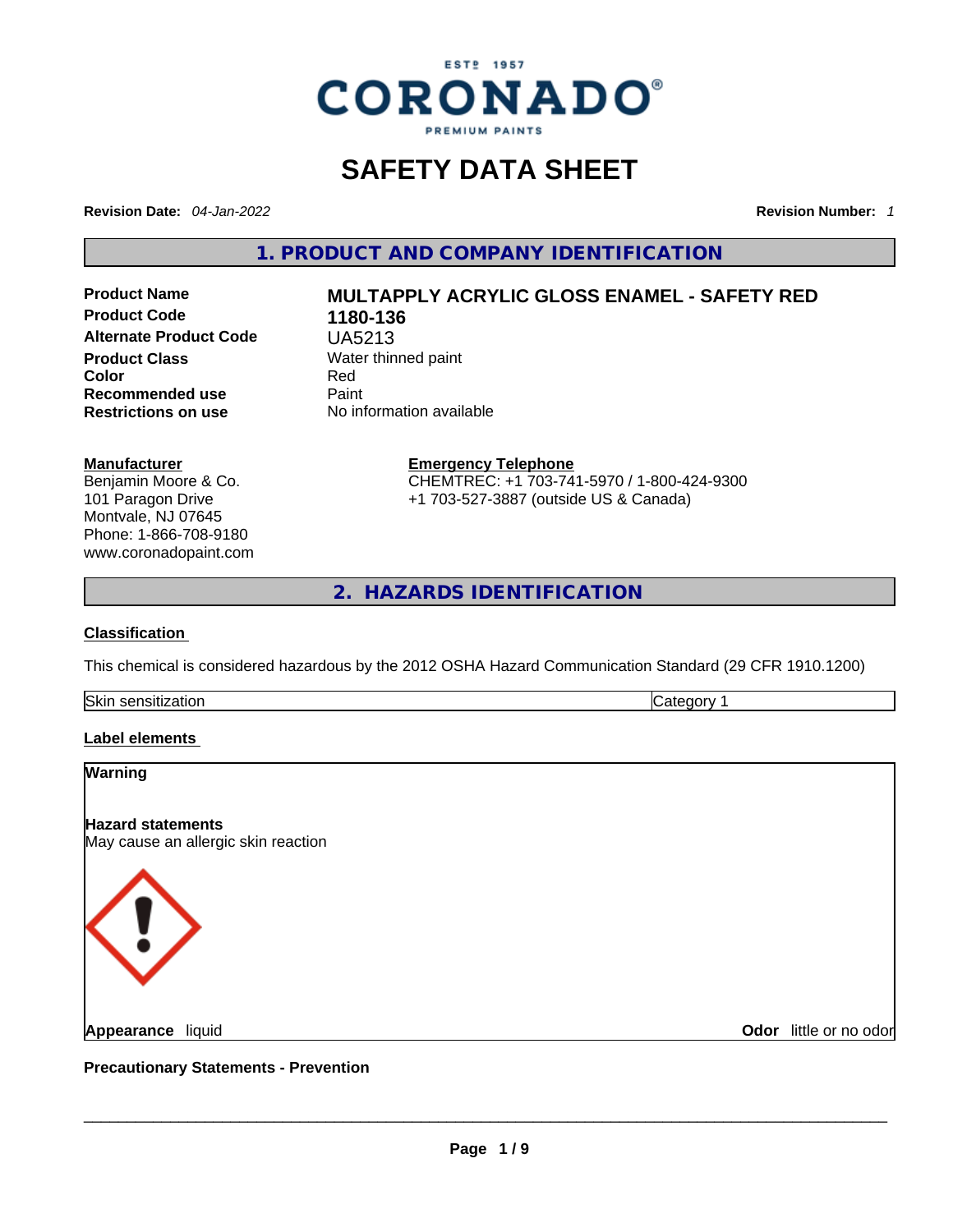Avoid breathing dust/fume/gas/mist/vapors/spray Contaminated work clothing should not be allowed out of the workplace Wear protective gloves

#### **Skin**

IF ON SKIN: Wash with plenty of soap and water If skin irritation or rash occurs: Get medical advice/attention Wash contaminated clothing before reuse

#### **Precautionary Statements - Disposal**

Dispose of contents/container to an approved waste disposal plant

#### **Hazards not otherwise classified (HNOC)**

Not applicable

#### **Other information**

No information available

May cause allergic skin reaction

**WARNING:** This product contains isothiazolinone compounds at levels of <0.1%. These substances are biocides commonly found in most paints and a variety of personal care products as a preservative. Certain individuals may be sensitive or allergic to these substances, even at low levels.

## **3. COMPOSITION INFORMATION ON COMPONENTS**

| <b>Chemical name</b>                                                         | CAS No.    | Weight-%    |
|------------------------------------------------------------------------------|------------|-------------|
| Propanoic acid, 2-methyl-, monoester with<br>2,2,4-trimethyl-1,3-pentanediol | 25265-77-4 | 1 - 5       |
| Hexanedioic acid, dihydrazide                                                | 1071-93-8  | $0.5 - 1$   |
| Ammonia                                                                      | 7664-41-7  | $0.1 - 0.5$ |
| Ammonium hydroxide                                                           | 1336-21-6  | $0.1 - 0.5$ |
| 1,2-Benzisothiazolin-3-one                                                   | 2634-33-5  | $0.1 - 0.5$ |

|                       | 4. FIRST AID MEASURES                                                                                                                                                                                                               |
|-----------------------|-------------------------------------------------------------------------------------------------------------------------------------------------------------------------------------------------------------------------------------|
| <b>General Advice</b> | No hazards which require special first aid measures.                                                                                                                                                                                |
| <b>Eye Contact</b>    | Rinse thoroughly with plenty of water for at least 15 minutes and consult a<br>physician.                                                                                                                                           |
| <b>Skin Contact</b>   | Wash off immediately with soap and plenty of water while removing all<br>contaminated clothes and shoes. If skin irritation persists, call a physician. Wash<br>clothing before reuse. Destroy contaminated articles such as shoes. |
| <b>Inhalation</b>     | Move to fresh air. If symptoms persist, call a physician.                                                                                                                                                                           |
| Ingestion             | Clean mouth with water and afterwards drink plenty of water. Consult a physician<br>if necessary.                                                                                                                                   |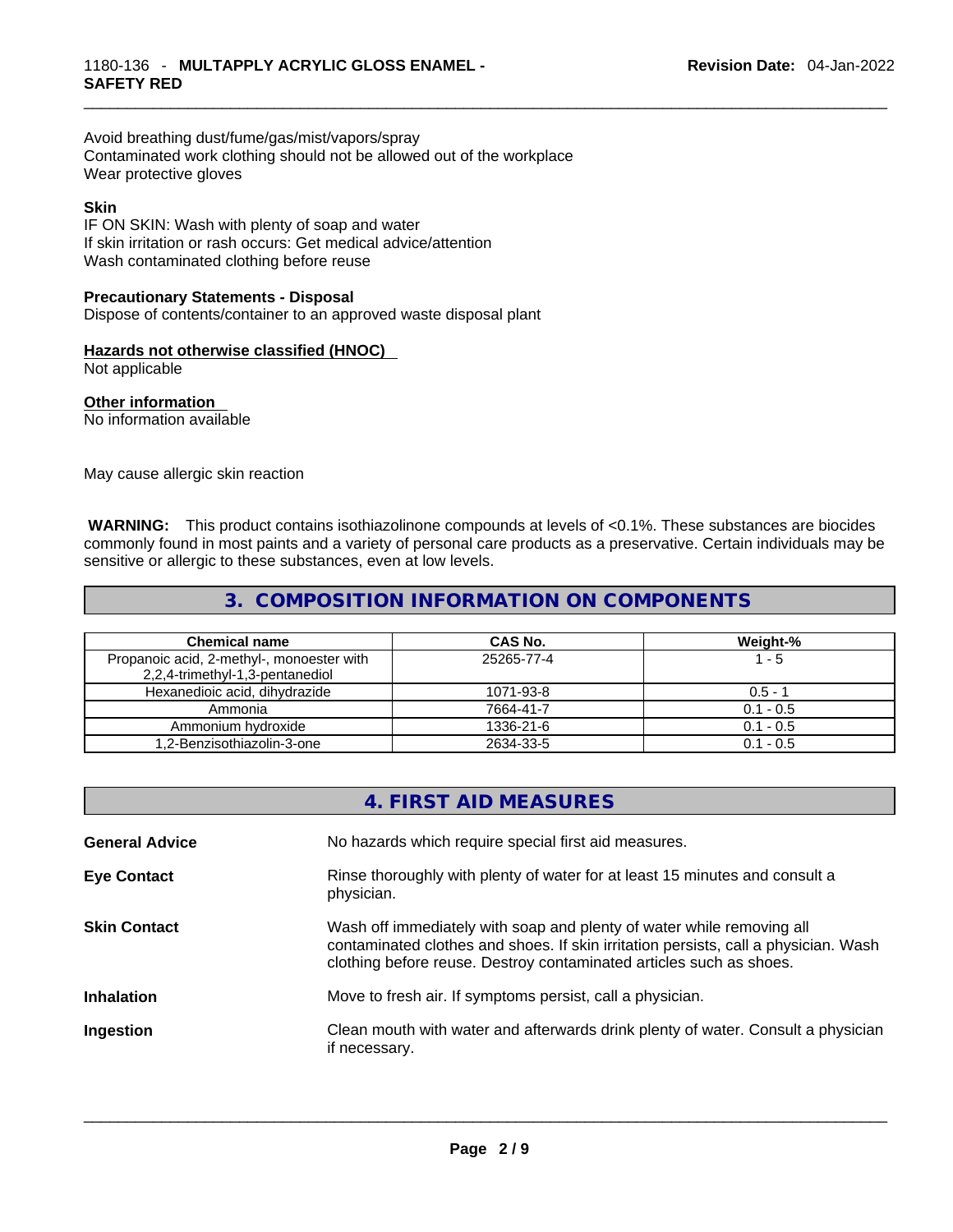| <b>Most Important</b><br><b>Symptoms/Effects</b>                                                   | May cause allergic skin reaction. |                                                    |                                                                                                                 |
|----------------------------------------------------------------------------------------------------|-----------------------------------|----------------------------------------------------|-----------------------------------------------------------------------------------------------------------------|
| <b>Notes To Physician</b>                                                                          | Treat symptomatically.            |                                                    |                                                                                                                 |
|                                                                                                    |                                   | 5. FIRE-FIGHTING MEASURES                          |                                                                                                                 |
| <b>Suitable Extinguishing Media</b>                                                                |                                   |                                                    | Use extinguishing measures that are appropriate to local<br>circumstances and the surrounding environment.      |
| Protective equipment and precautions for firefighters                                              |                                   | and full protective gear.                          | As in any fire, wear self-contained breathing apparatus<br>pressure-demand, MSHA/NIOSH (approved or equivalent) |
| <b>Specific Hazards Arising From The Chemical</b>                                                  |                                   | extreme heat.                                      | Closed containers may rupture if exposed to fire or                                                             |
| <b>Sensitivity to mechanical impact</b>                                                            |                                   | No                                                 |                                                                                                                 |
| Sensitivity to static discharge                                                                    |                                   | No                                                 |                                                                                                                 |
| <b>Flash Point Data</b><br>Flash point (°F)<br>Flash Point (°C)<br><b>Method</b>                   |                                   | Not applicable<br>Not applicable<br>Not applicable |                                                                                                                 |
| <b>Flammability Limits In Air</b><br>Lower flammability limit:<br><b>Upper flammability limit:</b> |                                   | Not applicable<br>Not applicable                   |                                                                                                                 |
| Health: 1<br><b>NFPA</b>                                                                           | Flammability: 0                   | Instability: 0                                     | <b>Special: Not Applicable</b>                                                                                  |
| <b>NFPA Legend</b><br>0 - Not Hazardous<br>1 - Slightly<br>2 - Moderate<br>3 - High<br>4 - Severe  |                                   |                                                    |                                                                                                                 |

*The ratings assigned are only suggested ratings, the contractor/employer has ultimate responsibilities for NFPA ratings where this system is used.* 

*Additional information regarding the NFPA rating system is available from the National Fire Protection Agency (NFPA) at www.nfpa.org.* 

# **6. ACCIDENTAL RELEASE MEASURES**

| <b>Personal Precautions</b>      | Avoid contact with skin, eyes and clothing. Ensure adequate ventilation. |
|----------------------------------|--------------------------------------------------------------------------|
| <b>Other Information</b>         | Prevent further leakage or spillage if safe to do so.                    |
| <b>Environmental precautions</b> | See Section 12 for additional Ecological Information.                    |
| <b>Methods for Cleaning Up</b>   | Soak up with inert absorbent material. Sweep up and shovel into suitable |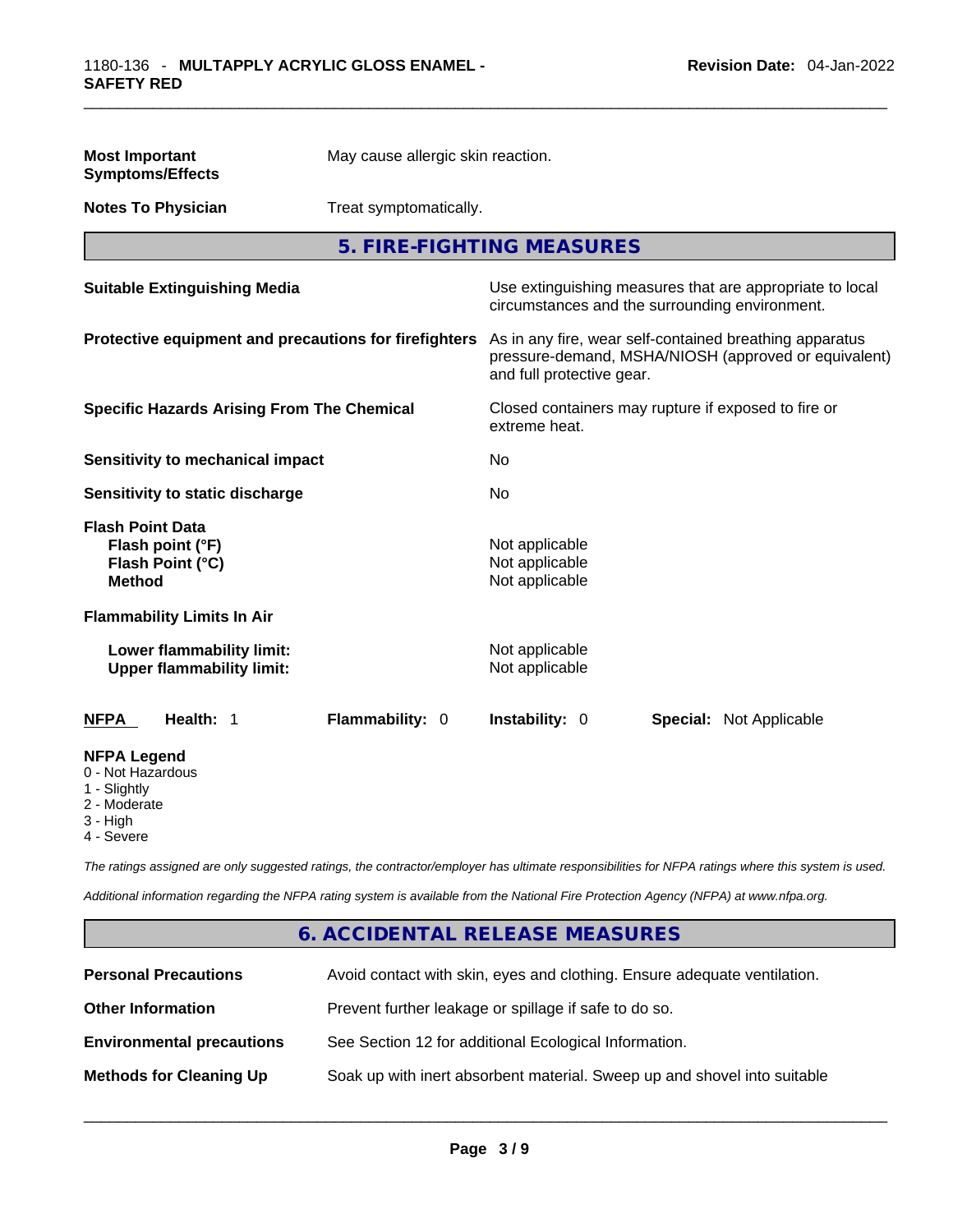containers for disposal.

|                               | 7. HANDLING AND STORAGE                                                                                                                                                          |
|-------------------------------|----------------------------------------------------------------------------------------------------------------------------------------------------------------------------------|
| <b>Handling</b>               | Avoid contact with skin, eyes and clothing. Avoid breathing vapors, spray mists or<br>sanding dust. In case of insufficient ventilation, wear suitable respiratory<br>equipment. |
| <b>Storage</b>                | Keep container tightly closed. Keep out of the reach of children.                                                                                                                |
| <b>Incompatible Materials</b> | No information available                                                                                                                                                         |
|                               |                                                                                                                                                                                  |

# **8. EXPOSURE CONTROLS/PERSONAL PROTECTION**

#### **Exposure Limits**

| <b>Chemical name</b> | <b>ACGIH TLV</b>                      | <b>OSHA PEL</b>                              |
|----------------------|---------------------------------------|----------------------------------------------|
| Ammonia              | <b>OTF</b><br>35 ppm<br>. ـ ـ ـ ـ ا ت | <b>TWA</b><br>$50$ ppm                       |
|                      | TWA:<br>$\theta$ . OF<br>ppm          | $T$ $M$<br>२६<br>ັ mɑ/m <sup>ა</sup> -<br>ບບ |

#### **Legend**

ACGIH - American Conference of Governmental Industrial Hygienists Exposure Limits OSHA - Occupational Safety & Health Administration Exposure Limits N/E - Not Established

| <b>Engineering Measures</b>          | Ensure adequate ventilation, especially in confined areas.                                                                          |  |  |
|--------------------------------------|-------------------------------------------------------------------------------------------------------------------------------------|--|--|
| <b>Personal Protective Equipment</b> |                                                                                                                                     |  |  |
| <b>Eye/Face Protection</b>           | Safety glasses with side-shields.                                                                                                   |  |  |
| <b>Skin Protection</b>               | Protective gloves and impervious clothing.                                                                                          |  |  |
| <b>Respiratory Protection</b>        | In case of insufficient ventilation wear suitable respiratory equipment.                                                            |  |  |
| <b>Hygiene Measures</b>              | Avoid contact with skin, eyes and clothing. Remove and wash contaminated<br>clothing before re-use. Wash thoroughly after handling. |  |  |

## **9. PHYSICAL AND CHEMICAL PROPERTIES**

| Appearance              | liquid                   |
|-------------------------|--------------------------|
| Odor                    | little or no odor        |
| <b>Odor Threshold</b>   | No information available |
| Density (Ibs/gal)       | $8.5 - 8.7$              |
| <b>Specific Gravity</b> | $1.02 - 1.04$            |
| рH                      | No information available |
| <b>Viscosity (cps)</b>  | No information available |
| Solubility(ies)         | No information available |
| <b>Water solubility</b> | No information available |
| <b>Evaporation Rate</b> | No information available |
| Vapor pressure          | No information available |
| Vapor density           | No information available |
| Wt. % Solids            | $30 - 40$                |
| Vol. % Solids           | $25 - 35$                |
| Wt. % Volatiles         | $60 - 70$                |
|                         |                          |
|                         |                          |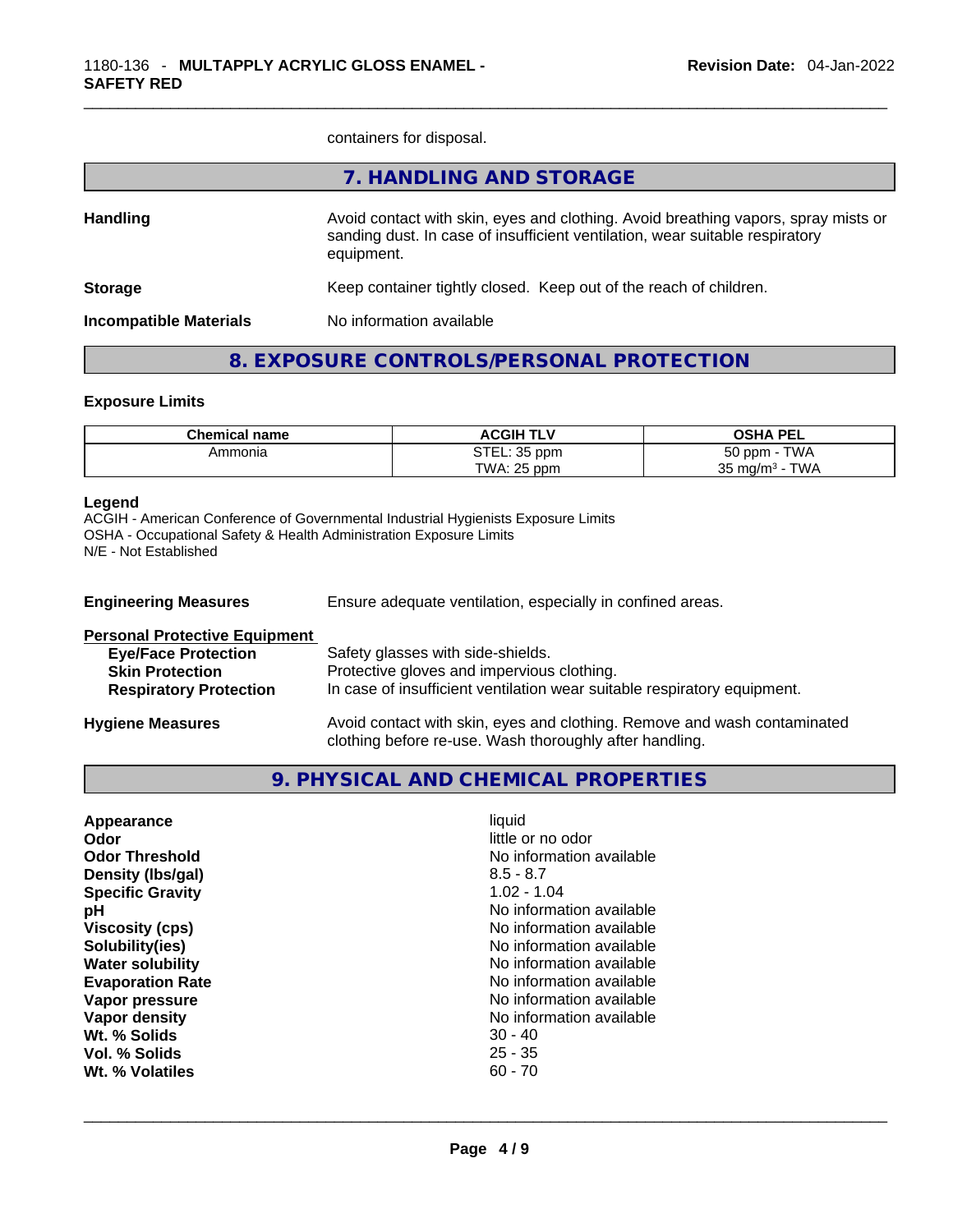| Vol. % Volatiles                     | 65 - 75                  |
|--------------------------------------|--------------------------|
| <b>VOC Regulatory Limit (g/L)</b>    | < 100                    |
| <b>Boiling Point (°F)</b>            | 212                      |
| <b>Boiling Point (°C)</b>            | 100                      |
| Freezing point (°F)                  | 32                       |
| <b>Freezing Point (°C)</b>           | 0                        |
| Flash point (°F)                     | Not applicable           |
| Flash Point (°C)                     | Not applicable           |
| Method                               | Not applicable           |
| Flammability (solid, gas)            | Not applicable           |
| <b>Upper flammability limit:</b>     | Not applicable           |
| Lower flammability limit:            | Not applicable           |
| <b>Autoignition Temperature (°F)</b> | No information available |
| <b>Autoignition Temperature (°C)</b> | No information available |
| Decomposition Temperature (°F)       | No information available |
| Decomposition Temperature (°C)       | No information available |
| <b>Partition coefficient</b>         | No information available |

# **10. STABILITY AND REACTIVITY**

| <b>Reactivity</b>                       | Not Applicable                           |
|-----------------------------------------|------------------------------------------|
| <b>Chemical Stability</b>               | Stable under normal conditions.          |
| <b>Conditions to avoid</b>              | Prevent from freezing.                   |
| <b>Incompatible Materials</b>           | No materials to be especially mentioned. |
| <b>Hazardous Decomposition Products</b> | None under normal use.                   |
| Possibility of hazardous reactions      | None under normal conditions of use.     |

**11. TOXICOLOGICAL INFORMATION** 

| <b>Product Information</b>                                                                 |                                                                                                                   |  |  |
|--------------------------------------------------------------------------------------------|-------------------------------------------------------------------------------------------------------------------|--|--|
| Information on likely routes of exposure                                                   |                                                                                                                   |  |  |
|                                                                                            | <b>Principal Routes of Exposure</b> Eye contact, skin contact and inhalation.                                     |  |  |
| <b>Acute Toxicity</b>                                                                      |                                                                                                                   |  |  |
| <b>Product Information</b>                                                                 | No information available                                                                                          |  |  |
| Symptoms related to the physical, chemical and toxicological characteristics               |                                                                                                                   |  |  |
| <b>Symptoms</b>                                                                            | No information available                                                                                          |  |  |
| Delayed and immediate effects as well as chronic effects from short and long-term exposure |                                                                                                                   |  |  |
| Eye contact<br><b>Skin contact</b>                                                         | May cause slight irritation.<br>Substance may cause slight skin irritation. Prolonged or repeated contact may dry |  |  |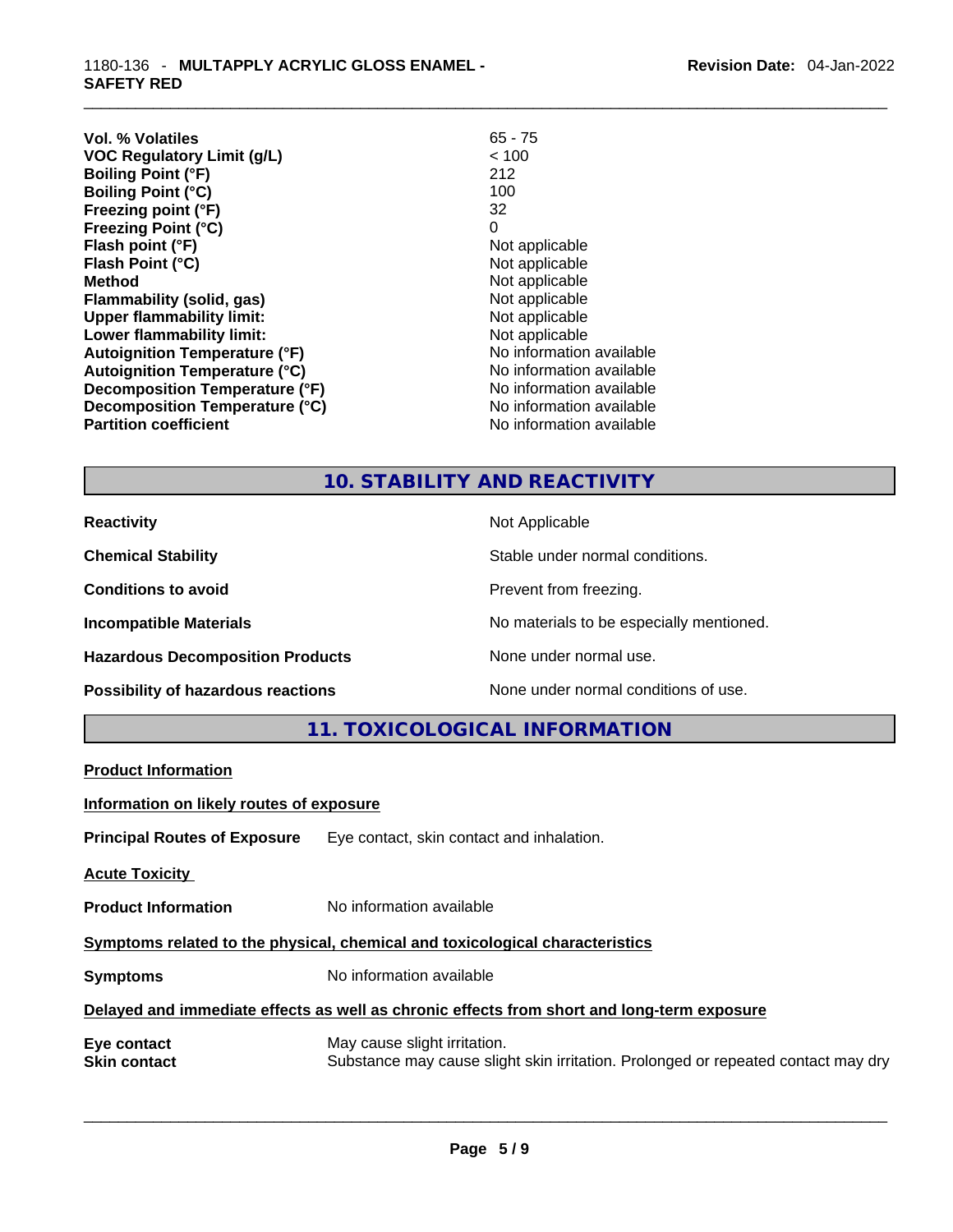|                                 | skin and cause irritation.                                                      |
|---------------------------------|---------------------------------------------------------------------------------|
| <b>Inhalation</b>               | May cause irritation of respiratory tract.                                      |
| Ingestion                       | Ingestion may cause gastrointestinal irritation, nausea, vomiting and diarrhea. |
| <b>Sensitization</b>            | May cause an allergic skin reaction                                             |
| <b>Neurological Effects</b>     | No information available.                                                       |
| <b>Mutagenic Effects</b>        | No information available.                                                       |
| <b>Reproductive Effects</b>     | No information available.                                                       |
| <b>Developmental Effects</b>    | No information available.                                                       |
| Target organ effects            | No information available.                                                       |
| <b>STOT - single exposure</b>   | No information available.                                                       |
| <b>STOT - repeated exposure</b> | No information available.                                                       |
| Other adverse effects           | No information available.                                                       |
| <b>Aspiration Hazard</b>        | No information available                                                        |

#### **Numerical measures of toxicity**

#### **The following values are calculated based on chapter 3.1 of the GHS document**

**ATEmix (inhalation-dust/mist)** 292.1 mg/L

#### **Component Information**

| Chemical name                                                                                 | Oral LD50            | Dermal LD50           | Inhalation LC50                                                                    |
|-----------------------------------------------------------------------------------------------|----------------------|-----------------------|------------------------------------------------------------------------------------|
| Propanoic acid, 2-methyl-,<br>monoester with<br>2,2,4-trimethyl-1,3-pentanediol<br>25265-77-4 | $= 3200$ mg/kg (Rat) | $> 15200$ mg/kg (Rat) | ٠                                                                                  |
| Ammonia<br>7664-41-7                                                                          | $=$ 350 mg/kg (Rat)  | $\,$                  | $= 9850$ mg/m <sup>3</sup> (Rat) 1 h<br>$= 13770$ mg/m <sup>3</sup><br>$(Rat)$ 1 h |
| Ammonium hydroxide<br>1336-21-6                                                               | $=$ 350 mg/kg (Rat)  |                       |                                                                                    |
| .2-Benzisothiazolin-3-one<br>2634-33-5                                                        | $= 1020$ mg/kg (Rat) | $>$ 2000 mg/kg (Rat)  |                                                                                    |

#### **Chronic Toxicity**

#### **Carcinogenicity**

*There are no known carcinogenic chemicals in this product above reportable levels.* 

**12. ECOLOGICAL INFORMATION** 

#### **Ecotoxicity Effects**

The environmental impact of this product has not been fully investigated.

#### **Product Information**

#### **Acute Toxicity to Fish**

No information available

# **Acute Toxicity to Aquatic Invertebrates**

# No information available \_\_\_\_\_\_\_\_\_\_\_\_\_\_\_\_\_\_\_\_\_\_\_\_\_\_\_\_\_\_\_\_\_\_\_\_\_\_\_\_\_\_\_\_\_\_\_\_\_\_\_\_\_\_\_\_\_\_\_\_\_\_\_\_\_\_\_\_\_\_\_\_\_\_\_\_\_\_\_\_\_\_\_\_\_\_\_\_\_\_\_\_\_ **Acute Toxicity to Aquatic Plants**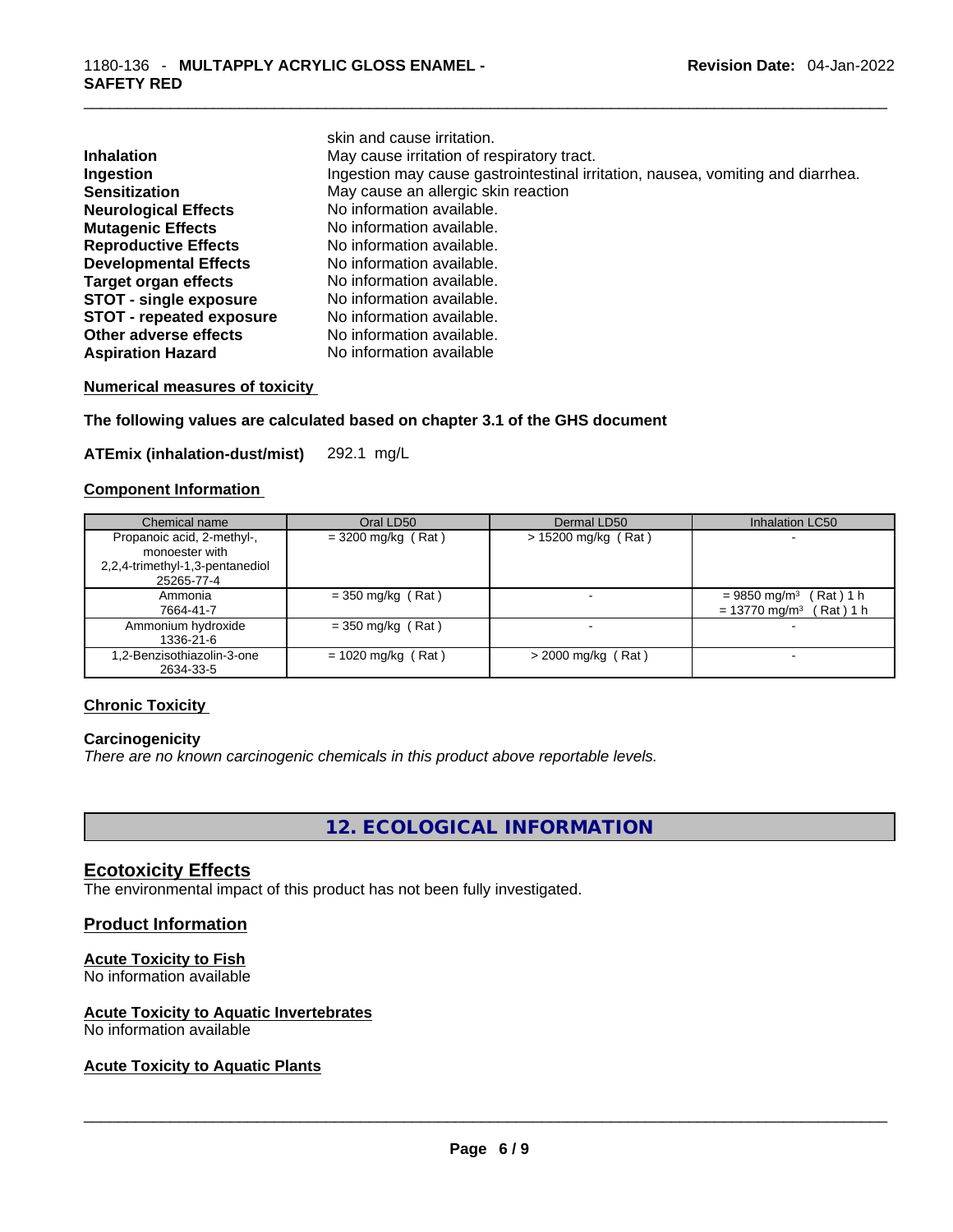No information available

#### **Persistence / Degradability**

No information available.

#### **Bioaccumulation**

There is no data for this product.

#### **Mobility in Environmental Media**

No information available.

**Ozone** No information available

#### **Component Information**

#### **Acute Toxicity to Fish**

1,2-Benzisothiazolin-3-one LC50: 1.3 mg/L (Rainbow Trout - 96 hr.)

#### **Acute Toxicity to Aquatic Invertebrates**

1,2-Benzisothiazolin-3-one LC50: 1.5 mg/L (Daphnia magna - 96 hr.)

#### **Acute Toxicity to Aquatic Plants**

#### 1,2-Benzisothiazolin-3-one LC50: 0.15 mg/L (Algae (Selenastrum capricornutum) - 72 hrs.)

|                              | 13. DISPOSAL CONSIDERATIONS                                                                                                                                                                                               |
|------------------------------|---------------------------------------------------------------------------------------------------------------------------------------------------------------------------------------------------------------------------|
| <b>Waste Disposal Method</b> | Dispose of in accordance with federal, state, and local regulations. Local<br>requirements may vary, consult your sanitation department or state-designated<br>environmental protection agency for more disposal options. |
|                              | 14. TRANSPORT INFORMATION                                                                                                                                                                                                 |
| <b>DOT</b>                   | Not regulated                                                                                                                                                                                                             |
| <b>ICAO / IATA</b>           | Not regulated                                                                                                                                                                                                             |
| <b>IMDG / IMO</b>            | Not regulated                                                                                                                                                                                                             |
|                              | <b>15. REGULATORY INFORMATION</b>                                                                                                                                                                                         |
|                              |                                                                                                                                                                                                                           |

# **International Inventories**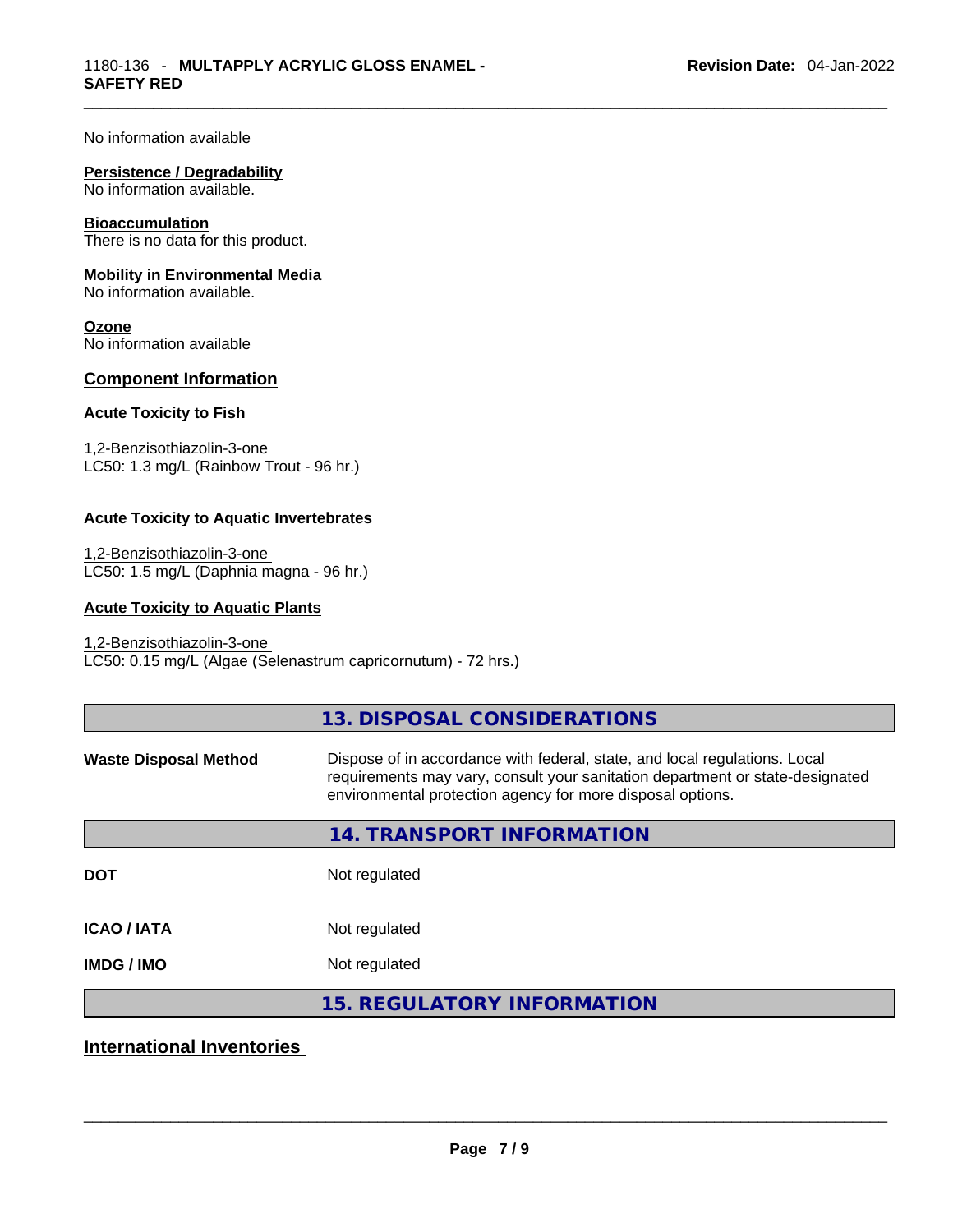| <b>TSCA: United States</b> | Yes - All components are listed or exempt. |
|----------------------------|--------------------------------------------|
| <b>DSL: Canada</b>         | No - Not all of the components are listed. |
|                            | One or more component is listed on NDSL.   |

## **Federal Regulations**

| SARA 311/312 hazardous categorization |                |  |
|---------------------------------------|----------------|--|
| Acute health hazard                   | Yes            |  |
| Chronic Health Hazard                 | No             |  |
| Fire hazard                           | N <sub>0</sub> |  |
| Sudden release of pressure hazard     | Nο             |  |
| <b>Reactive Hazard</b>                | No             |  |

#### **SARA 313**

Section 313 of Title III of the Superfund Amendments and Reauthorization Act of 1986 (SARA). This product contains a chemical or chemicals which are subject to the reporting requirements of the Act and Title 40 of the Code of Federal Regulations, Part 372:

*None*

**Clean Air Act,Section 112 Hazardous Air Pollutants (HAPs) (see 40 CFR 61)**

This product contains the following HAPs:

*None*

### **US State Regulations**

#### **California Proposition 65**

**WARNING:** This product can expose you to chemicals including Benzyl chloride, which are known to the State of California to cause cancer, and Ethylene Glycol which are known to the State of California to cause birth defects or other reproductive harm. For more information go to www.P65Warnings.ca.gov.

#### **State Right-to-Know**

**Legend** X - Listed

|                                                                                      |           | 16. OTHER INFORMATION  |                      |          |  |
|--------------------------------------------------------------------------------------|-----------|------------------------|----------------------|----------|--|
| HMIS -                                                                               | Health: 1 | <b>Flammability: 0</b> | <b>Reactivity: 0</b> | $PPE: -$ |  |
| <b>HMIS Legend</b><br>0 - Minimal Hazard<br>1 - Slight Hazard<br>2 - Moderate Hazard |           |                        |                      |          |  |